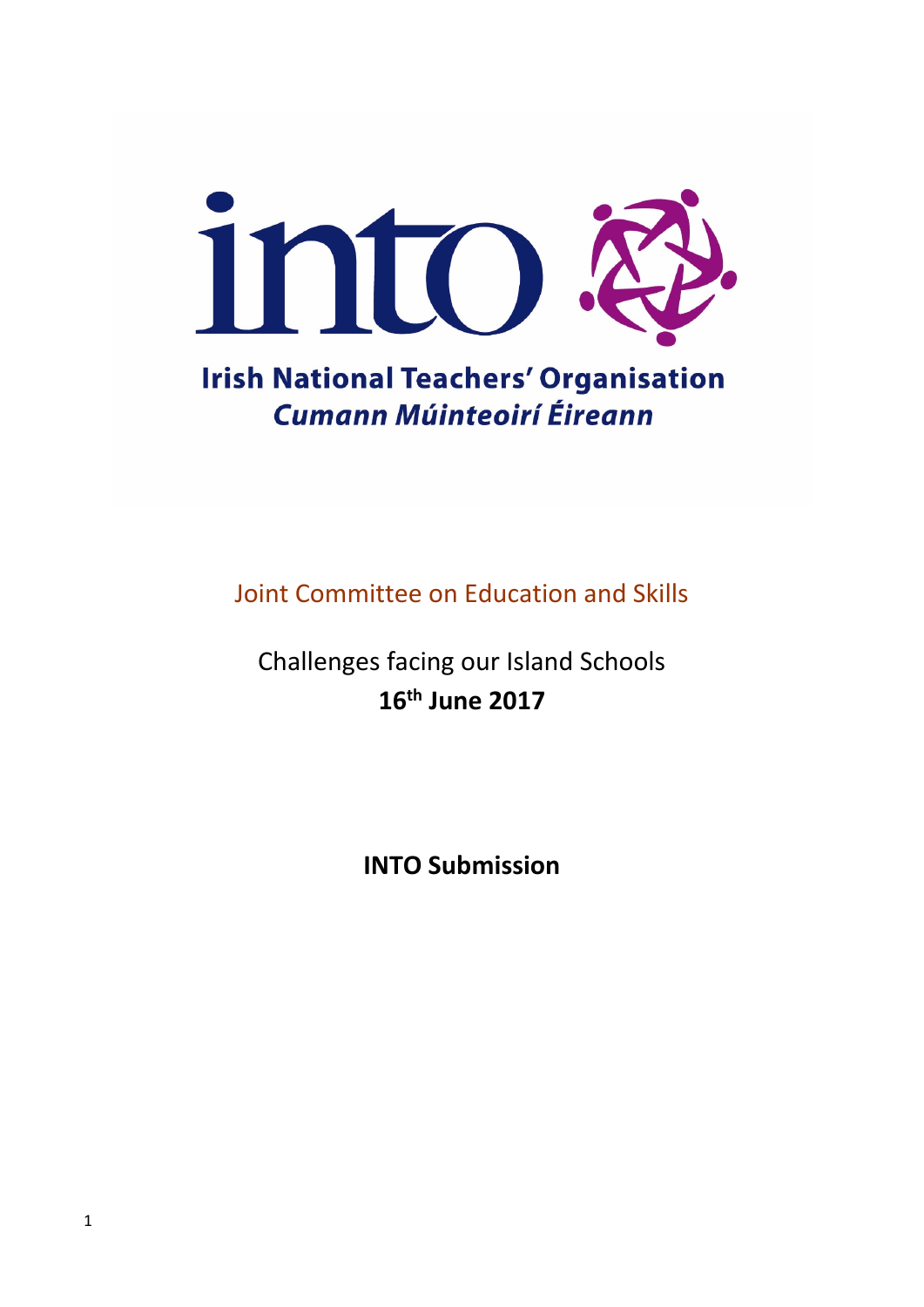#### **Background**

The Irish National Teachers' Organisation (INTO) represents over 40,000 teachers across the island of Ireland. In the Republic, it represents 33,600 teachers and principals in primary schools. INTO maintains a strong organising base at local level, with 160 branches throughout the 26 counties. The INTO, and primary teachers generally have strong links with their local communities. INTO has a proud tradition of not only representing teachers in relation to their terms and conditions, but also seeking to support and develop the schools in which they work, through improved staffing and funding.

Ireland's coastal islands form a rich part of the country's cultural heritage. There are approximately 30 inhabited islands off the coast of Ireland. There are currently 12 island primary schools located on 10 offshore islands off the coasts of Donegal, Mayo, Galway and Cork serving 203 pupils. (See Appendix A) A thirteenth island school, on Sherkin Island, closed in July 2016. All of the islands discussed are geographically isolated, face Atlantic waters and have ferry access to the mainland.

Primary schools on islands, as in many rural areas, have a key role in sustaining vibrant and viable local communities. The INTO has strongly argued the need to provide adequate support and resources to rural schools and to consider small schools not only on financial terms, but on the value they provide to areas where other facilities may be scarce. The INTO firmly believes that island populations deserve high quality, fullyresourced primary education available within their communities.

# **Teaching Allocation**

All of the island schools currently have a teaching staff of two or less. In Budget 2012, the Government announced an increase in the staffing schedule that targeted 2, 3 and 4 teacher schools. The appointment figure for a second teacher was to increase over 3 school years from 12 to 20, for the third teacher from 49 to 56 and the fourth teacher from 81 to 86. A resolution passed at INTO Congress 2012 condemned "the pressure that is being exerted on rural schools by the revised staffing schedule which will have the effect of making it very difficult for these schools to develop or even survive." The INTO demanded that the staffing schedule be immediately revised with particular reference to the protection of small schools. Following extensive INTO campaigning on the issue, there was a small reduction in appointment figures (to 19, 55 and 85 respectively) in Budget 2015. INTO calls for the immediate restoration of the 2011 staffing schedule for 2, 3, and 4 teacher schools of 12, 49 and 81 respectively for both appointment and retention of staff.

The INTO acknowledges the provision in Budget 2017 for one-teacher island schools. As of September 2017, where a school is the only primary school on an island, it can appoint a second teacher, regardless of pupil numbers. This is a welcome concession. The INTO has previously raised concerns that one-teacher schools can leave teachers professionally and socially isolated. Having one teacher as the sole adult in a school also raises health and safety and child welfare concerns. We understand that this arrangement will lead to an additional teacher for the primary schools on Tory Island and Inishturk.

Budget 2017 also included a provision for three-teacher island schools. In the event that a reduction in numbers meant that a school would lose its third teacher, Budget 2017 allowed the third teacher to be retained subject to the total number of students in the school being at least 45 and the school being the only one on the island. The largest island school currently has two teachers and an enrolment of 42 (as of September 2016) so this provision will not alter the teaching allocation of any of the schools.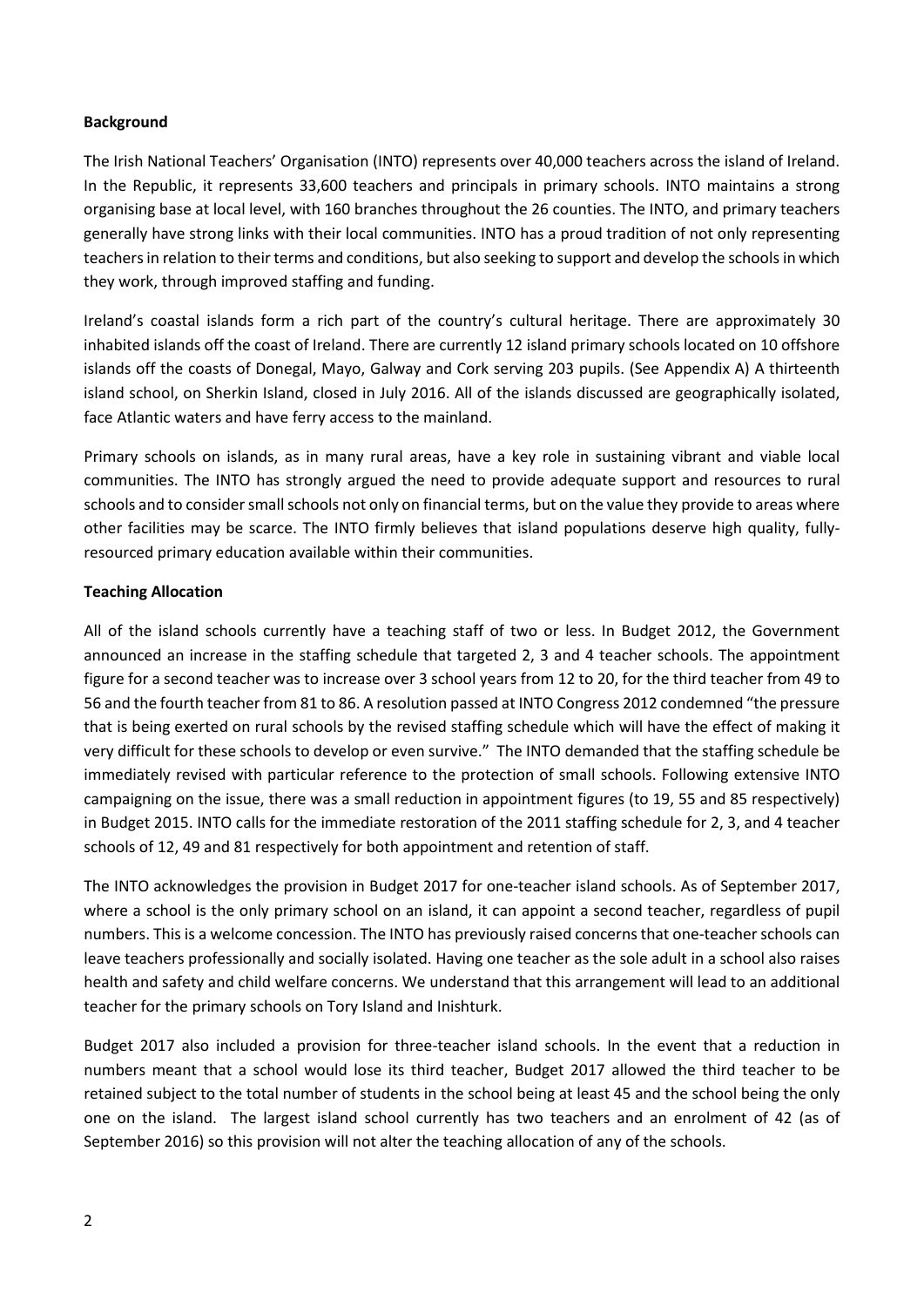#### **Accessing and Retaining Teaching Staff**

In 1964, the Government introduced an island allowance as an incentive to teachers to take up teaching positions on islands. This allowance was abolished for all new appointees from 1 February 2012.

Eight of the island primary schools are also Gaeltacht schools. The additional allowance available to teachers in Gaeltacht schools was also abolished for new appointees from 2012. The INTO condemned these cuts and called for the immediate restoration of these allowances.

These allowances were an important incentive in recruiting teachers to island and Gaeltacht schools. Taking up a teaching post on an island involves either a significant upheaval in moving to the island or incurring a huge burden in travel time and cost in going to school.

Teachers deployed in shared posts on island schools have long travel times and increased costs which are not recognised in the time allocations for such posts.

Teachers in island schools, particularly where a school is the only one on an island, are at risk of becoming professionally isolated. Professional development is rarely, if ever, available on island itself and teachers must typically travel to the mainland to engage in training and upskilling. The INTO recommends that continuing professional development should be available to teachers on the islands or that funding be provided to facilitate the additional transport costs for island teachers attending training on the mainland.

The Boards of Managements of island schools also face unique and complex challenges. The INTO recommends that specific and targeted training should be provided to these Boards. Island schools could be brought together, where feasible, to avail of training specific to the management of island schools.

Special consideration should also be given to redeployment of teachers to or from island schools. Teachers being redeployed from the main panel must accept a formal offer of a job within 45km of their original school. The redeployment process, however, makes no distinction between distance travelled by road and that travelled by sea. Tory Island, for example, is 11km from the mainland but the ferry journey to the island takes approximately an hour and varies with changes in weather conditions. A teacher redeployed up to 45km to or from the island would have a considerably longer commute than a teacher travelling up to 45km by road only.

The principals in all of the island schools are teaching principals. The INTO recognises the multifarious duties of a teaching principal and have long demanded an increase in principal release days to one per week. The INTO also demands the payment of the benchmarking award, recommended over ten years ago, to end inequality between primary and post-primary principals. The payment of this allowance would enhance recruitment to such posts.

# **Budgetary Matters**

A capitation grant is provided to each school to cover day-to-day running costs. In mainstream schools, the capitation grant is currently €170 per pupil per year. This payment of less than one euro per child per day is insufficient and unacceptable for any primary school. A resolution passed at the INTO Annual Congress in 2016 demanded that the "primary school capitation grant be increased in line with capitation grants at second level."

We acknowledge that the minimum capitation grant to small schools is based on 60 pupils, but there are basic running costs such as heating and cleaning that exist regardless of school enrolment and many small schools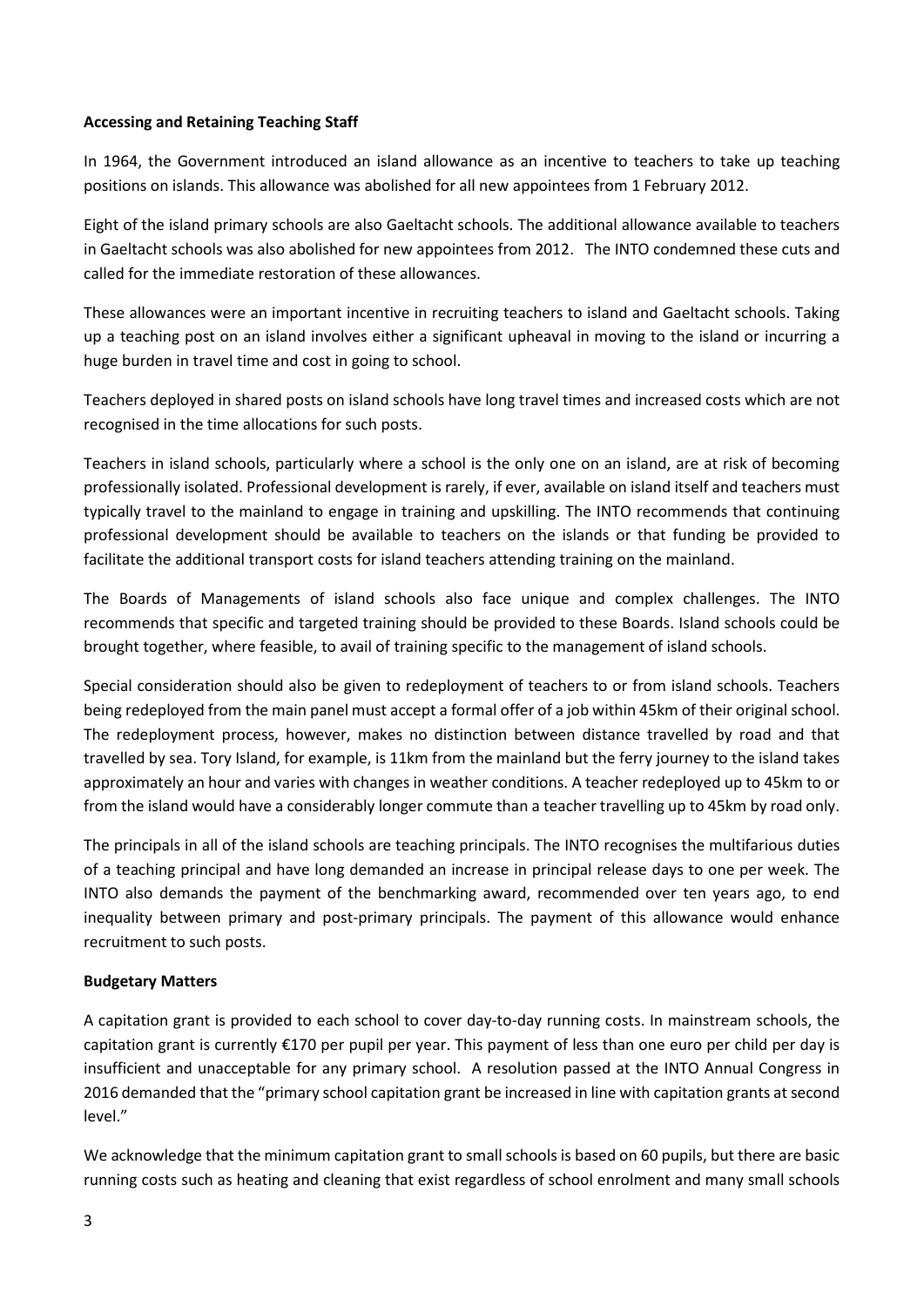struggle to meet these costs. This difficulty is exacerbated on islands where costs are higher. The limited capitation grant means many primary schools throughout the country are forced to hold fundraisers to meet operational costs, but fundraising possibilities are limited for island schools by lower populations in the communities they serve.

For island schools there are additional costs to be factored into meeting pupils' educational needs. For example, the Aquatics strand, an obligatory part of the PE curriculum, is not grant-funded. In order to fully deliver the curriculum, schools must pay for ferry transport, in addition to the buses hired by most schools, to access swimming pools on the mainland. Ferry costs must also be factored into any educational outings, school tours or attendance at inter-school activities such as sports tournaments or debating competitions. The INTO calls for an increase in the capitation grant which would ensure that island schools, and their pupils, are not disadvantaged or forced to continuously fundraise to meet the costs of delivering high-quality education.

Island schools, given their location, are particularly exposed to elements and, subsequently, to accelerated building wear and tear. The cost of doing repairs on islands is increased as building materials and labour, when not available on the island, must be sourced on the mainland and transported via ferry to the school. The Minor Works Grant available to schools for the completion of minor repairs and the purchase of furniture and educational equipment is set at a standard rate of €5,500 basic grant plus €18.50 per mainstream pupil and €74 per special needs pupil. This set-rate grant does not does consider that any furniture, photocopiers, computers or PE equipment purchased for island schools incur the additional costs associated with getting them to the island. The INTO, therefore, recommends an increase in the Minor Works Grant to allow for the higher cost of equipment and increased frequency of repairs on island schools.

### **Enrolment**

Figures from the Central Statistics Office indicate that in the five years between 2011 and 2016 the overall population of Ireland's islands dropped by 3%. (These figures include some islands that are attached to the mainland by road or causeway.)

The population change has varied across different age ranges. There was a general increase in the number of island inhabitants over 55 years old and a decrease in population numbers across every age range below that. The population of children less than 14 years old decreased by nearly 10% in the five-year period.

The enrolment numbers in island primary schools have fluctuated in the same period as can be seen in Appendix A.

Seven of the island schools had an increase in enrolments, three saw enrolment numbers drop and two schools had the same enrolment in in 2016 as it had in 2011.

Given the natural fluctuations in population and the contribution that primary schools make to the vitality of an island community, it is important that a long-term view is taken when deciding the viability of an island school. Enrolment in a given year is not necessarily indicative of the future enrolment potential of that school and consideration must be given to the broader picture and the community's needs.

#### **Gaeltacht Schools**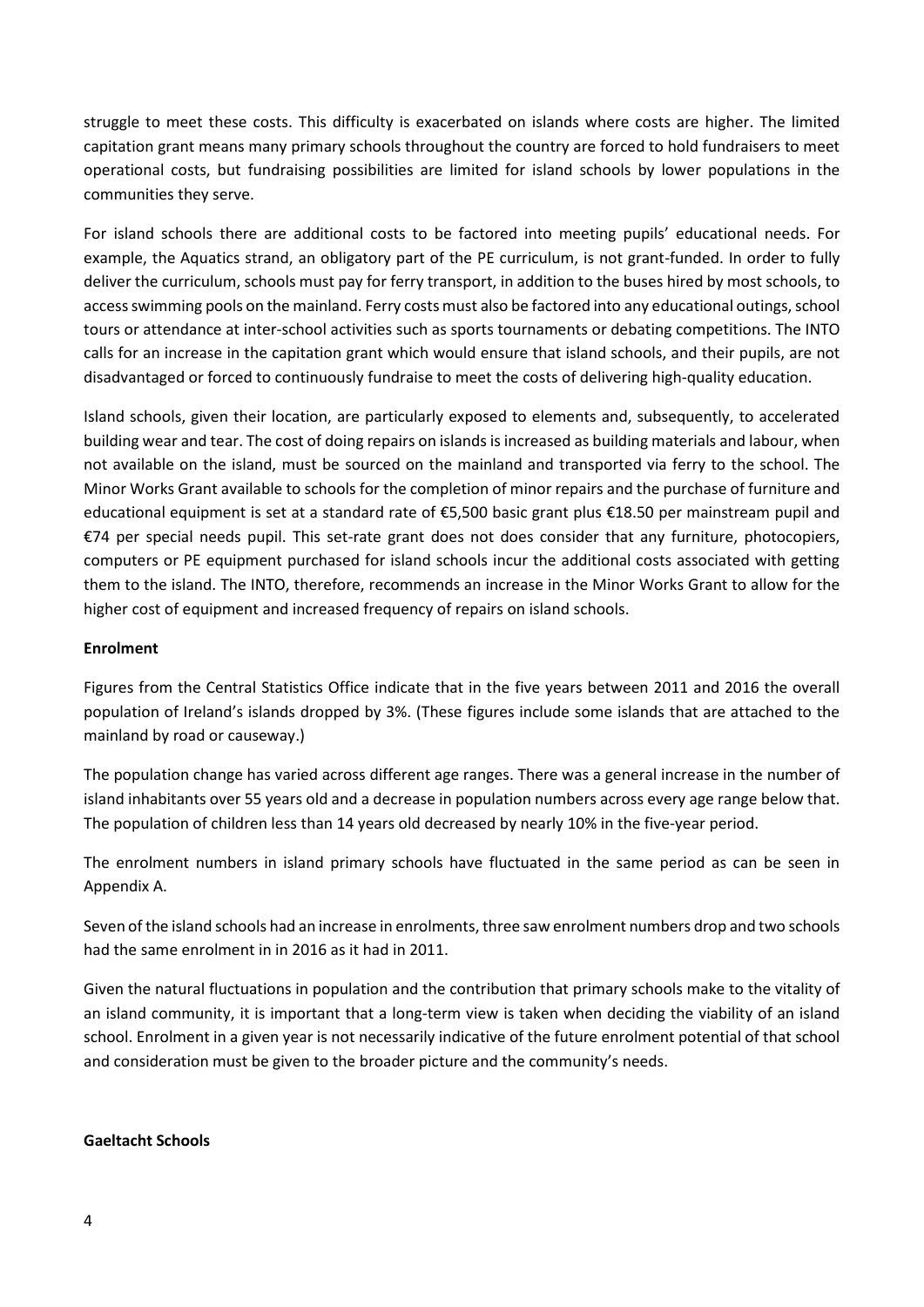As previously stated, eight of the island schools are also Gaeltacht schools. The INTO believes that special consideration, and favourable retention figures, should be given to schools serving Gaeltacht communities.

Tá ceist na teanga sa Ghaeltacht leochaileach go leor agus tá sé an-tábhachtach go dtabharfaí gach tacaíocht do na scoileanna sa Ghaeltacht plé leis an gcomhthéacs casta teanga ina bhfuil siad ag feidhmiú. Tá taighde déanta, tuarascálacha scríofa agus moltaí curtha chun cinn cheana maidir le cúrsaí oideachais i limistéir Ghaeltachta, agus tá sé in am gníomh anois. Tá cúram ar an Roinn Oideachais a chinntiú go bhfeidhmíonn an córas oideachais ar mhaithe leis an nGaeilge agus le pobal na Gaeltachta seachas a mhalairt. Tá práinn leis an obair seo ó tharla go bhfuil daonra na gcainteoirí dúchais ag titim agus go bhfuil próifíl teangeolaíoch sna ceantair Ghaeltachta éagsúla ag síor athrú. Tá cúram ar leith ar na scoileanna atá lonnaithe sa Ghaeltacht de réir An Achta Oideachais 1998 cuidiú chun an Ghaeilge a choinneáil mar phríomhtheanga an phobail. Aithníonn Acht na Gaeltachta 2012 gurb iad na scoileanna atá mar chroí chuid den tacaíocht atá de dhíth chun cur le húsáid na Gaeilge i measc an phobail Ghaeltachta. Ní mór gach tacaíocht a chur ar fáil do na scoileanna sa Ghaeltacht chun a chur ar a gcumas ard chaighdeán oideachais a sholáthar don phobal.

#### **DEIS Status for Island Schools**

Eight of the island primary schools are currently classified as DEIS Rural schools.

The Department of Education & Skills DEIS programme aims to provide support to schools with high levels of disadvantage and, as a result, improve educational outcomes for pupils in these schools. Supports available to DEIS Rural Schools include additional grant aid, enhanced rate of funding under the Schools Book Grant Scheme and priority access to schools meals programmes.

When the programme was first implemented, DEIS Rural schools had access to a rural co-ordinator serving a cluster of schools. Where clustering wasn't an option, DEIS rural schools were granted additional financial supports to aid with school planning, the implementation of measures to improve literacy and numeracy and to facilitate building strong links between home, school and the community. Under the National Recovery Plan 2011-2014, rural co-ordinators were withdrawn from schools effective from 31 August 2011. The INTO Central Executive Committee deplored the removal of these and other resources which were "relied on by schools to enhance the learning of the most vulnerable pupils in our primary schools." INTO called for the "return of the rural coordinator role to schools banded as Rural DEIS," as per a resolution passed at INTO Congress 2016.

#### **Conclusion**

The Department of Education and Skills' Value for Money Review of Small Primary Schools, completed in 2013, stated that "The Department of Education and Skills supports a number of small primary schools.., that are mainly located in rural areas, so that children of primary school age are enabled to attend a local school without having to travel excessive distances and are able to benefit from the same quality of education as those pupils attending schools of a larger size… Through benefiting from quality education, pupils in small primary schools are then enabled to develop to their full potential and thereby contribute to the economy and wider society." The INTO fully supports this view and is therefore committed to ensuring that island schools are properly staffed, resourced and funded to ensure that they can continue to contribute to vibrant local communities. We look forward to engaging further with the Joint Committee on this matter.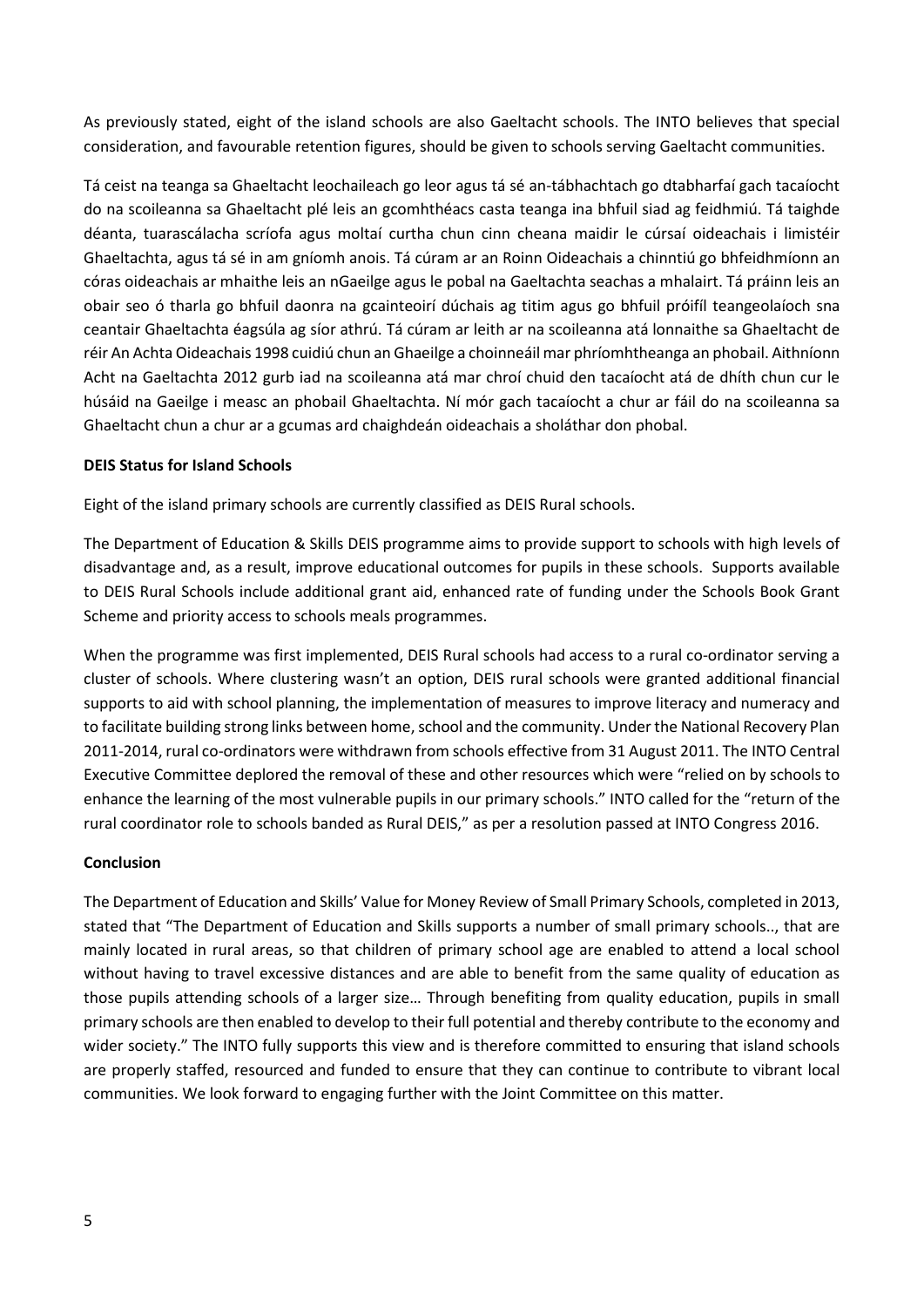|                |                           |                                       |                |                |              | TTUITI DES Statistical NEPULLS                 |                   |                      |                      |                      |                      |                        |
|----------------|---------------------------|---------------------------------------|----------------|----------------|--------------|------------------------------------------------|-------------------|----------------------|----------------------|----------------------|----------------------|------------------------|
|                | <b>School Name</b>        | Location                              | Roll<br>Number | DEIS?          | Gaeilge      | Number of<br>mainstream<br>teachers<br>2015/16 | Enrolment<br>2016 | Enrolment<br>2015/16 | Enrolment<br>2014/15 | Enrolment<br>2013/14 | Enrolment<br>2012/13 | Enrolment<br>2011/2012 |
| $\mathbf{1}$   | Scoil Mhichil Naofa       | Bere Island,<br>Bantry, Co<br>Cork    | 19525R         | Y              | ${\sf N}$    | $\overline{2}$                                 | 20                | 18                   | 19                   | 20                   | 22                   | 23                     |
| $\overline{2}$ | Scoil Naisiúnta Cléire    | Cape Clear,<br>Skibbereen, Co<br>Cork | 14303U         | Y              | Y            | $\overline{2}$                                 | 14                | 13                   | 15                   | 12                   | 14                   | 8                      |
| $\mathbf{3}$   | Scoil Naomh<br>Cholmcille | Tory Island                           | 051641         | Y              | Y            | $\mathbf{1}$                                   | $\overline{7}$    | 9                    | 10                   | 11                   | 9                    | $6\phantom{1}6$        |
| 4              | Arainn Mhór I             | Arranmore<br>Island, Donegal          | 15955W         | Y              | Y            | $\overline{2}$                                 | 18                | 25                   | 31                   | 36                   | 41                   | 43                     |
| 5              | Arainn Mhór II            | Arranmore<br>Island, Donegal          | 16384K         | Y              | Y            | $\mathbf{1}$                                   | 16                | 15                   | 12                   | 12                   | 10                   | 12                     |
| 6              | Scoil Ronain              | Inis Mór,<br>Arainn, Co<br>Galway     | 174560         | ${\sf N}$      | Y            | $\overline{2}$                                 | 42                | 37                   | 34                   | 36                   | 41                   | 42                     |
| $\overline{7}$ | SN Eoin Pól II            | Inis Mór,<br>Arainn, Co<br>Galway     | 20210W         | ${\sf N}$      | Y            | $\overline{2}$                                 | 17                | 21                   | 20                   | 21                   | 23                   | 16                     |
| 8              | SN Caomhain               | Inis Oirthir,<br>Arainn, Co<br>Galway | 17289V         | Y              | Y            | $\overline{2}$                                 | 24                | 25                   | 18                   | 16                   | 17                   | 17                     |
| 9              | SN Inis Meadhoin          | Inis Meain,<br>Arainn, Co<br>Galway   | 123391         | ${\sf N}$      | Υ            | $\overline{2}$                                 | 8                 | 8                    | $\overline{3}$       | 5                    | 8                    | $6\phantom{1}$         |
| 10             | Inishbofin NS             | Inishbofin, Co<br>Galway              | 13927H         | Y              | $\mathsf{N}$ | $\overline{2}$                                 | 12                | 11                   | 12                   | 17                   | 17                   | 15                     |
| 11             | St Columba's NS           | Inishturk, Co<br>Galway               | 13174H         | Y              | $\mathsf{N}$ | $\mathbf{1}$                                   | $\overline{3}$    | $\overline{3}$       | $\overline{2}$       | $\overline{3}$       | $\overline{3}$       | $\overline{3}$         |
| 12             | St Patrick's NS           | Clare Island, Co<br>Mayo              | 133110         | $\mathsf{N}$   | $\mathsf{N}$ | $\overline{2}$                                 | 22                | 20                   | 22                   | 19                   | 18                   | 20                     |
| 13             | Sherkin Island NS         | Sherkin Island,<br>Co Cork            | 14065H         | Closed<br>2016 |              |                                                | Closed            | $\overline{2}$       | 4                    | 12                   | 6                    | 12                     |

# **Appendix 1** From DES Statistical Reports